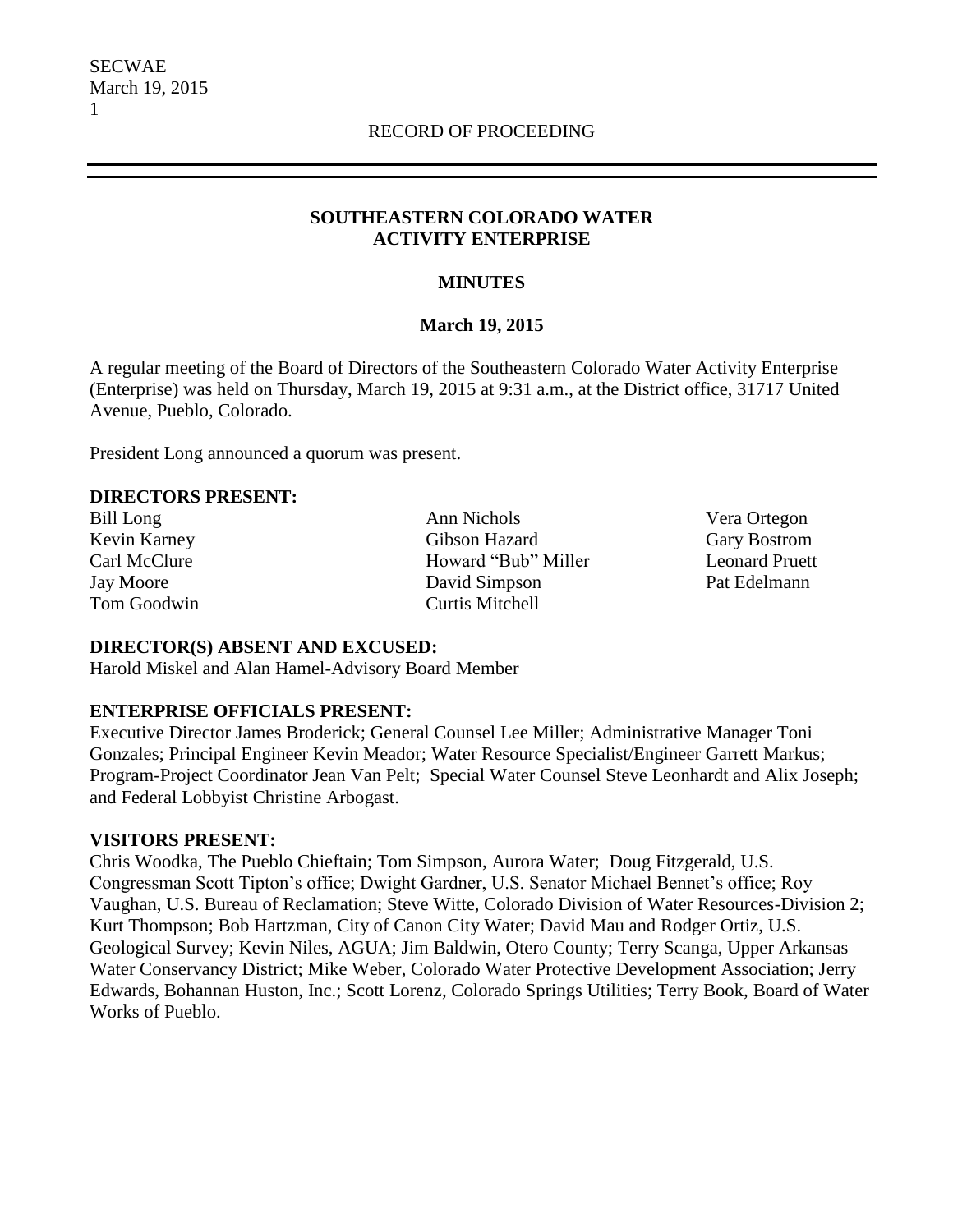#### **APPROVAL OF MINUTES:**

President Long said the minutes of the February 19, 2015 Board meeting were posted to the Board website for review, and if there were any corrections or additions. Hearing none, Mr. Pruett moved, seconded by Mr. McClure, to approve the minutes. Motion unanimously carried.

## **FINANCE COMMITTEE REPORT:**

Treasure Nichols reported the financial statements for February were posted to the Board website for review. Ms. Nichols moved, seconded by Mrs. Ortegon, for acceptance of the February 2015 financial statements and payment of the March 2015 bills. Motion unanimously carried.

## **CONSENT ITEMS:**

None

## **PRESENTATIONS:**

AVC AND EXCESS CAPACITY MASTER CONTRACT UPDATE

Jean Van Pelt reported:

- The Arkansas Valley Conduit (AVC) water quality working group is progressing.
	- o Putting together a plan of action and contacting several participants to participate in a Read Ahead group for input and feedback on the action plan.
	- o Anticipate the meetings will begin in April.
- Reclamation's Non-Disclosure Agreements have been secured in order to share data with the City of Pueblo and Pueblo County GIS and Planning and Development departments.
	- o Still requesting an agreement from Pueblo County Public Works.
- February 24 and 25 District staff and Reclamation met with Crowley County officials, municipalities, and water providers in Pueblo and Crowley County.
	- o Topics of discussion included the AVC alignment, construction regulations, permitting, and utilizing the Crowley County's water system to deliver AVC water to some of the Crowley County participants.
	- o Working with participants to get copies of their distribution system for Technical Service Center.
	- o Will schedule additional meetings with Otero County officials, municipalities, and water providers for the first of May.
- A field verification trip to ground proof the delivery locations for the AVC was completed on March 10-12, 2015.
	- o The GPS coordinates and elevation of each delivery point was verified and photographed.
	- o The participants played an active part in this process and were very cooperative.
	- o It was very enlightening to visit the participants' treatment facilities. Seeing the conditions of some of them really reinforced the need for the Working Group and the AVC itself.
- Kevin Meador continues to work with Black and Veatch to develop water quality strategies for the AVC water treatment plant.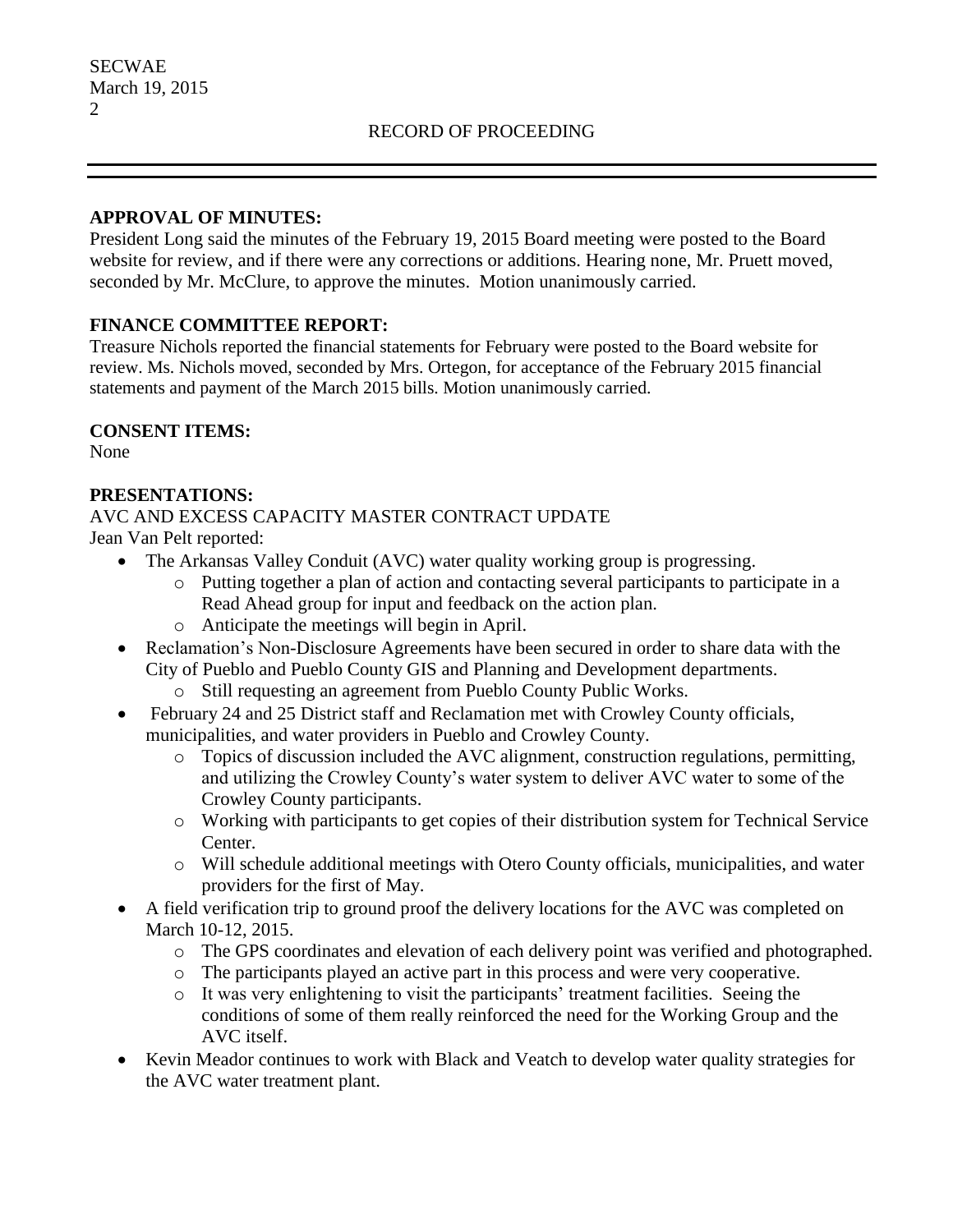- o Three meetings were conducted in February with Reclamation and CDPHE to discuss treatment concepts.
- o The next step will be to establish preliminary design criteria for the water treatment concepts.
- $\circ$  This will form the basis for the treatment operations plan and initiating negotiations of an operating agreement between Reclamation and the Board of Water Works of Pueblo.
- Reclamation has distributed a letter requesting permission for the Right to Enter (ROE) private property to landowners in Pueblo County.
	- o Permission is needed to conduct various data collection field activities. The activities will be conducted by Reclamation and support consultants.
- Work on the Regional Water Conservation Plan continues.
	- o Wrapping up the development of individual Water Conservation Plans.
	- o Schedule may need to be extended to accommodate the public review process for the Upper and Lower District's individual Water Management and Efficiency Plans.
- A request was made to the Excess Capacity Master Contract participants to provide the amount of acre-feet of storage they will need in the Master Contract for the first five years of the contract.
	- o This information is needed as the District prepares for negotiations.
	- o It appears that the storage needs for 2016 2020 would be approximately one third of the total amount of the Master Contract.
	- o Many of the AVC participants in the Master Contract are unable to utilize storage in Pueblo Reservoir until the AVC is operational.

# PRIMER ON RIGHTS OF FIRST REFUSAL FOR AGRICULTURAL ENTITIES TO PURCHASE RETURN FLOWS FROM PROJECT WATER

Lee Miller said that the memorandum from Burns, Figa & Will, dated December 31, 2014 is not a confidential document and can be shared with others the Board members would like to share the information with.

Alix Joseph presented a PowerPoint presentation titled, *Rights of First Refusal for Agricultural Entities to Purchase Return Flows from Project Water*. She reviewed the following:

- The Return Flow Policy Contains Three Agricultural Rights of First Refusal
- Operation of the Agricultural Rights of First Refusal

# **ACTION ITEMS:**

## AGRICULTURE FIRST RIGHT OF REFUSAL

Lee Miller reported as discussed in the presentation, the Southeastern Colorado Water Conservancy District by and through its Water Activity Enterprise (the District) sells the return flows generated from first-use Fryingpan-Arkansas Project (Project) water to eligible entities within District boundaries. The sale of return flows from Project water (Project Return Flows) is governed by the District's Allocation Principles, Allocation Policies, and the Policy Concerning Sale of Return Flows from Fryingpan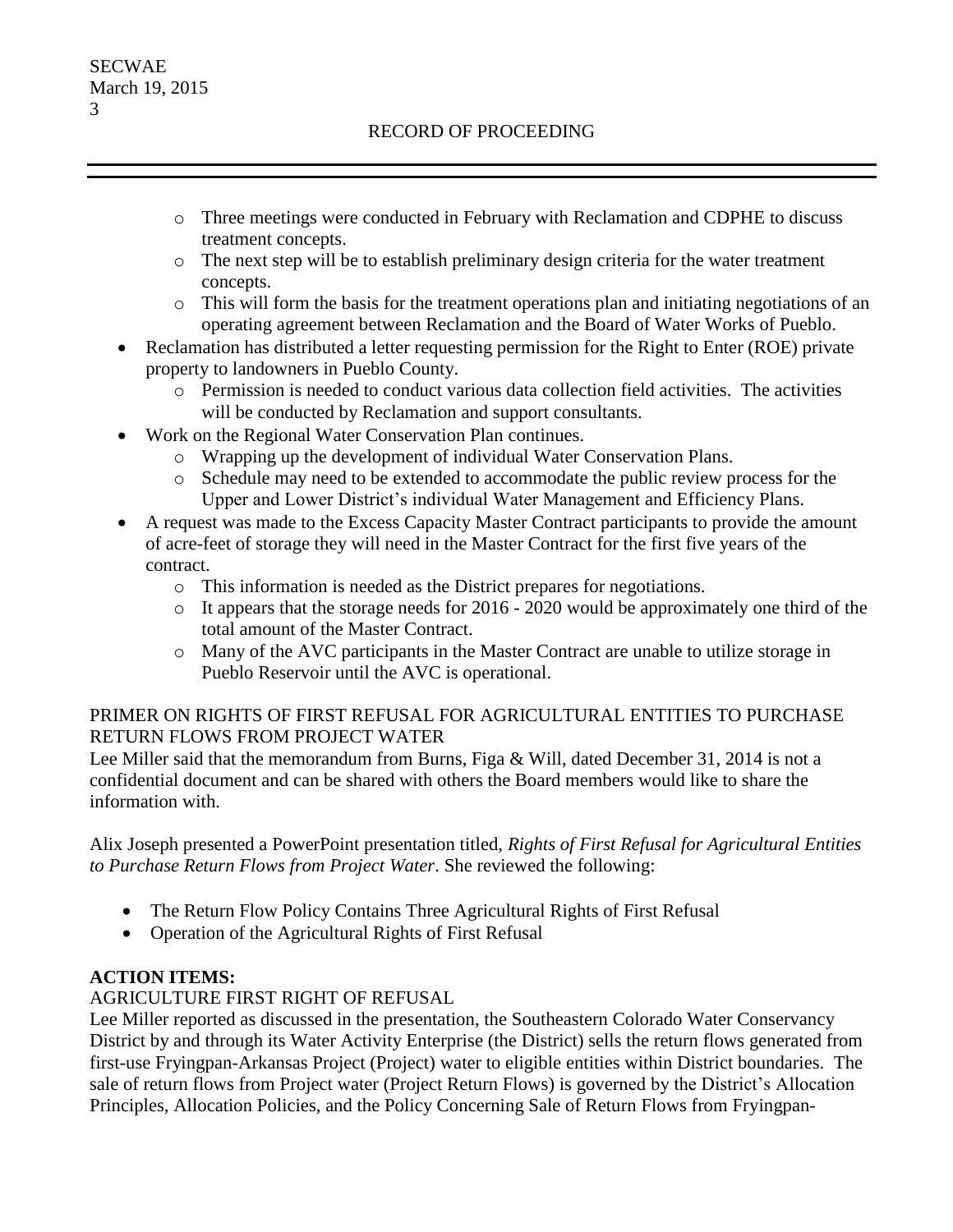Arkansas Project Water (Return Flow Policy). The Return Flow Policy includes three rights of first refusal for agricultural entities:

- (1) Agricultural entities have the right to purchase the return flows they generate from their use of Project water where physically possible (the "Agricultural Right of First Refusal");
- (2) Each agricultural entity has the right to purchase Project Return Flows it generated but did not claim at the time of initial allocation, to the extent those return flows remain unclaimed after the initial allocation and the District exchanges such return flows into Pueblo Reservoir pursuant to its Decree in Case No. 01CW151 (the "Agricultural Right to Exchanged Project Return Flows"); and
- (3) Winter Water Storage Program (WWSP) participants (WWSP Participants) without their own storage facilities may purchase agricultural Project Return Flows that the District exchanges into Pueblo Reservoir to the extent storage of exchanged Project Return Flows prevents those WWSP Participants' Winter Water storage (the "WWSP Right").

The District does not have any experience implementing any of the three agricultural first rights of refusal, so last year the District initiated the Fort Lyon Pilot Project, a five-year pilot project, to better understand how the policy provisions might be implemented. During the first year of operations, District staff and water users have identified issues that will be addressed in the second and future years of the pilot to make the policies workable. The Allocation Committee recommends that the agricultural first rights of refusal be limited to use in the Fort Lyon Pilot Project during the five-year period beginning in 2014.

Mr. McClure moved, seconded by Mr. Howard "Bub" Miller, that the agricultural first rights of refusal be limited to use in the Fort Lyon Pilot Project during the five-year period beginning in 2014. Motion unanimously carried.

## **PRESENTATIONS CONTINUED:**

FEDERAL LEGISLATION

Christine Arbogast reported the beginning stages of the FY '16 appropriations process for the AVC has started.

The Administration's budget request is once again \$500,000. Mrs. Arbogast and District staff are working with the congressional delegation to find ways to make more funding available for the AVC, given the ban on specific earmarks. The goal is to add additional funding to the Water and Related Resources Account within Reclamation, and to the category historically referred to as Conservation and Delivery. In addition to adding funds to this category, Mrs. Arbogast and District staff are also asking that the category be renamed Water Supply, Conservation and Delivery. Mrs. Arbogast and District staff believe and the delegation agrees that this will give Reclamation broader flexibility in disbursing any additional funds Congress appropriates to the AVC.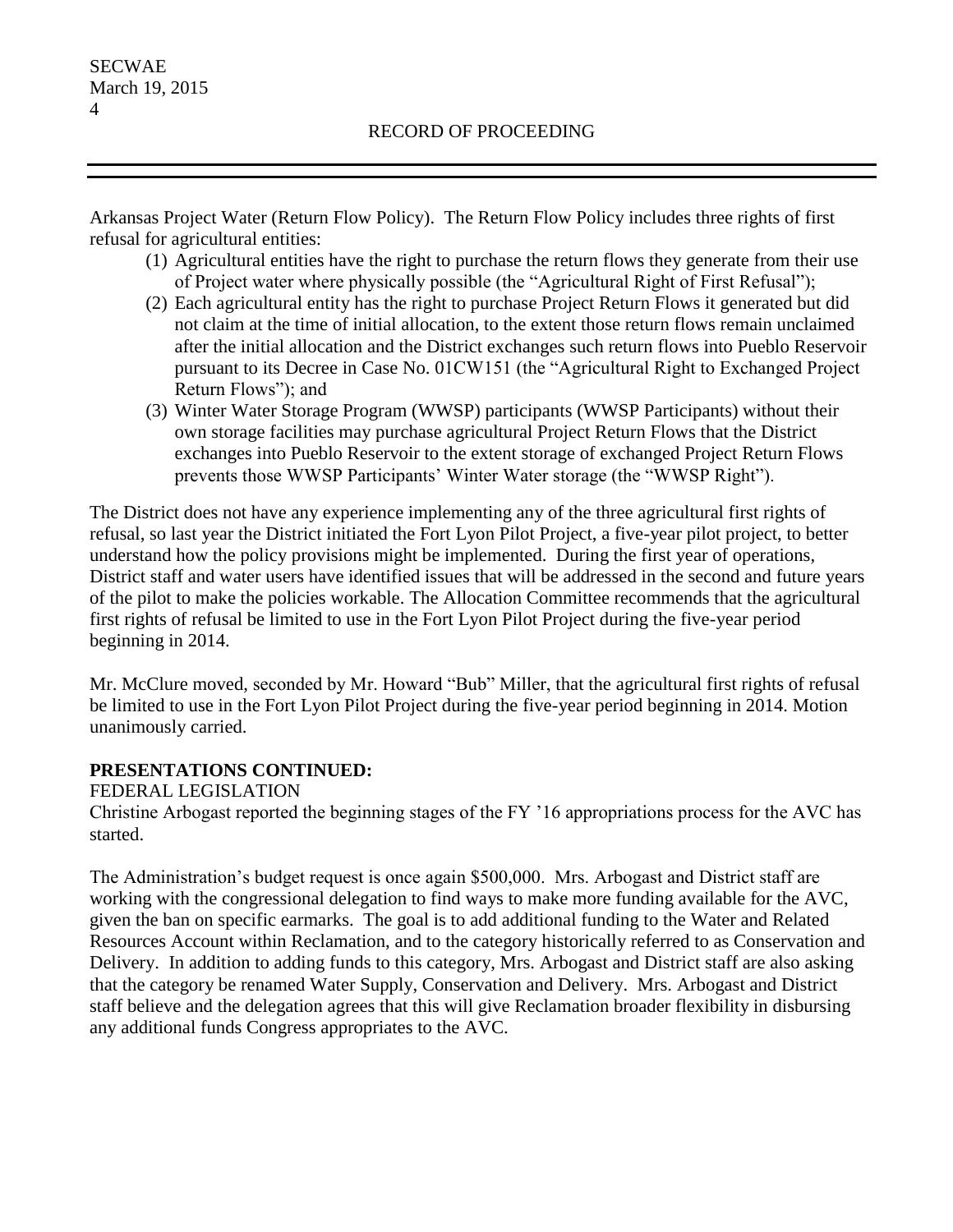A letter from members of our House delegation was provided to the Board members and a Senate letter should be available for the Board sometime next week. While Congressmen Buck and DeGette did not sign the letter, they have assured us of their support and will voice it individually.

We are also exploring non-federal funding options, at the request of Reclamation. It is important that we scour all possibilities so that the Office of Management and Budget is aware of that effort and if any resources can be utilized, and if not, why not. For instance, the state revolving fund for the Safe Drinking Water Act prohibits any funds being used for federally owned projects, which the AVC is. We plan to meet with CWCB, CDPHE, regional EPA, and others.

The issue of Clean Water Act definition of waters of the United States remains an active topic. EPA and the Corps of Engineers have now indicated that their rule may not be released until this summer. In the meantime, there are two pieces of legislation being considered in draft form, one from the House and one from the Senate. They do not take the same approach. The District federal lobbyists will be watching to see how any legislative solution emerges.

# PUEBLO DAM HYDROELECTRIC PROJECT UPDATE

Mr. Meador reported the six-month Progress Report dated February 27, 2015 was provided to Reclamation as an update of tasks completed in the previous six months and activities anticipated for the next six months. The next report will be due August 27, 2015. The Board members were provided the Pueblo Dam Hydroelectric Project Six-Month Progress Report and Pueblo Dam Hydroelectric Facility Schedule.

## **INFORMATION ITEMS:**

The Board was provided written material on the following topics, which were posted to the Board website:

• AVC and Excess Capacity Master Contract Update

## **OTHER BUSINESS MATTERS:**

President Long asked if there were any other matters to come before the meeting, and hearing none, adjourned the meeting at 10:34 a.m.

Respectfully submitted,

Toni Gonzales Administrative Manager \_\_\_\_\_\_\_\_\_\_\_\_\_\_\_\_\_\_\_\_\_\_\_\_\_\_\_\_\_\_\_

Secretary